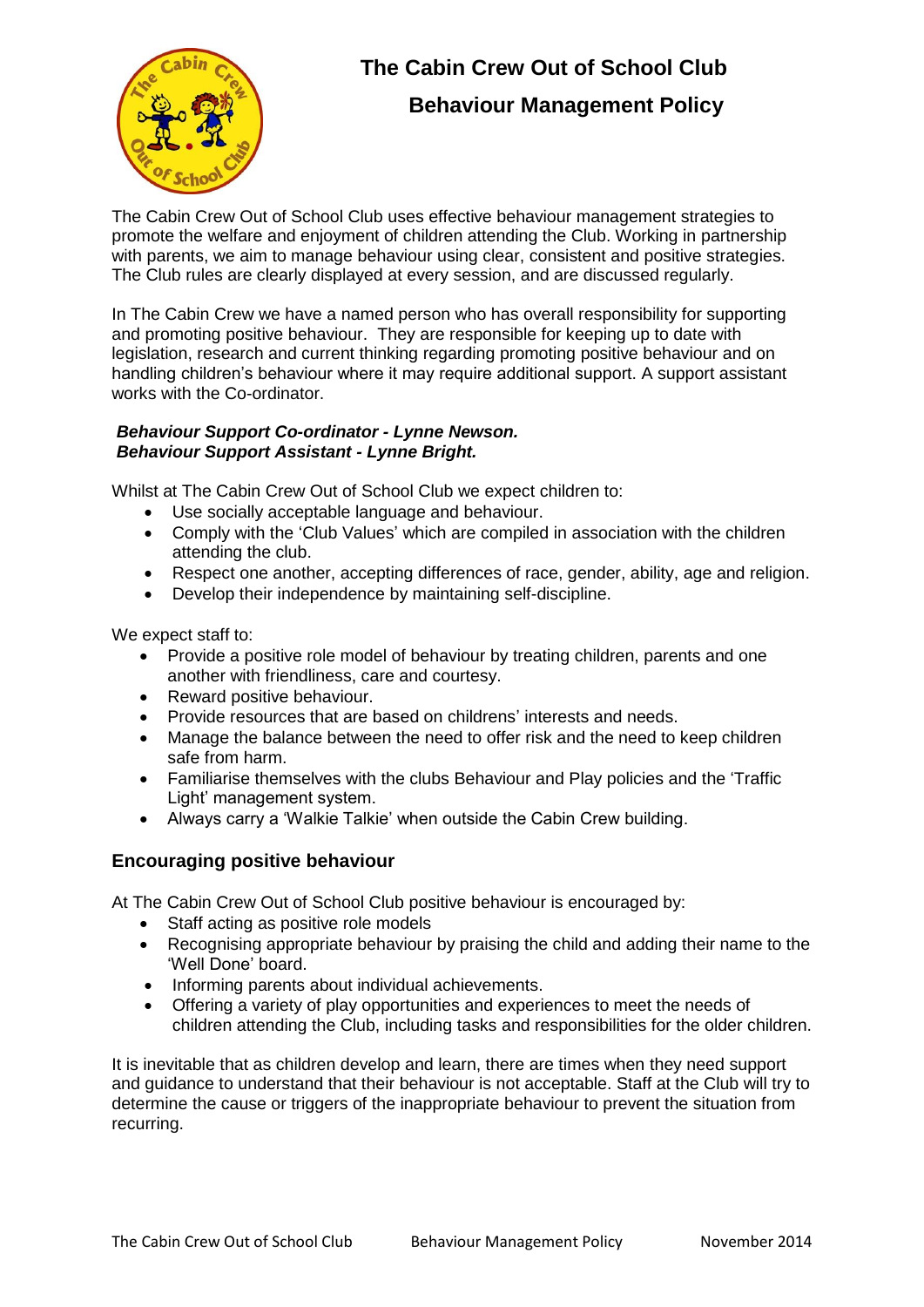#### **Dealing with inappropriate behaviour**

- We use the 'Traffic Light' strategy to encourage and support positive behaviour management. (see attached).
- Challenging behaviour will be addressed in a calm, firm and positive manner.
- In the first instance, the child will be temporarily removed from the activity.
- Staff will discuss with the child why the behaviour displayed is deemed inappropriate.
- Staff will give the child an opportunity to explain their behaviour, to help prevent a recurrence.
- We give the child time to reflect on their behaviour, discussing with them what the appropriate behaviour would be.
- Staff will encourage and facilitate mediation between children to try to resolve conflicts through discussion and negotiation.
- If the inappropriate behaviour appears to be as a result of boredom, staff will consult with the child to find activities that more fully engage them.
- Staff will consult with parents to formulate clear strategies for dealing with persistent inappropriate behaviour.
- We will not threaten any punishment that could adversely affect a child's well-being (e.g. withdrawal of food or drink).

If after consultation with parents and the implementation of behaviour management strategies, a child continues to display inappropriate behaviour, the Club may decide to exclude the child in accordance with our **Suspensions and Exclusions** policy. The reasons and processes involved will be clearly explained to the child.

#### **Outside Area Boundaries**

At The Cabin Crew we strive to ensure the safety of the children at all times. We are fortunate to offer outside play areas which include the school field, adventure play area and patio area. The children are informed of the perimeter boundaries when using these.

We are aware that some children need to have a 'calm down' space when playing outside and therefore an area (e.g. football goal) will be agreed with the child and staff will respect the child's needs. Cabin Crew staff will supervise the child but only approach if or when necessary. However, if the child moves away from this agreed space, or attempts to leave the school grounds or premises and staff feel that intervention is necessary, the child will be followed at a safe distance. Staff will not 'chase' the child. The 'Walkie Talkie' will be used to inform the Playleader of the situation and to summon assistance. The Playleader will then immediately inform the childs' parent/carer and the police will be contacted if the child leaves the school premises.

#### **Physical intervention**

Physical intervention will only be used as a last resort, when staff believe that action is necessary to prevent injury to the child, other children or adults, or to prevent significant damage to equipment or property. If a member of staff has to physically restrain a child, the Manager will be notified and an **Incident record** will be completed (what happened, what action was taken and by whom, and the names of witnesses) and given to the Manager. The incident will be discussed with the parent or carer as soon as possible. Ofsted are informed within 7 days.

If staff are not confident about their ability to contain a situation, they should call the Behaviour Management Co-ordinator or Manager or, in extreme cases, the police.

All serious incidents will be recorded on an **Incident record** and kept in the child's file or confidential behaviour management folder. This may be used to build a pattern of behaviour, which may indicate an underlying cause. If a pattern of incidents indicates possible abuse, we will implement child protection procedures in accordance with our **Safeguarding** policy.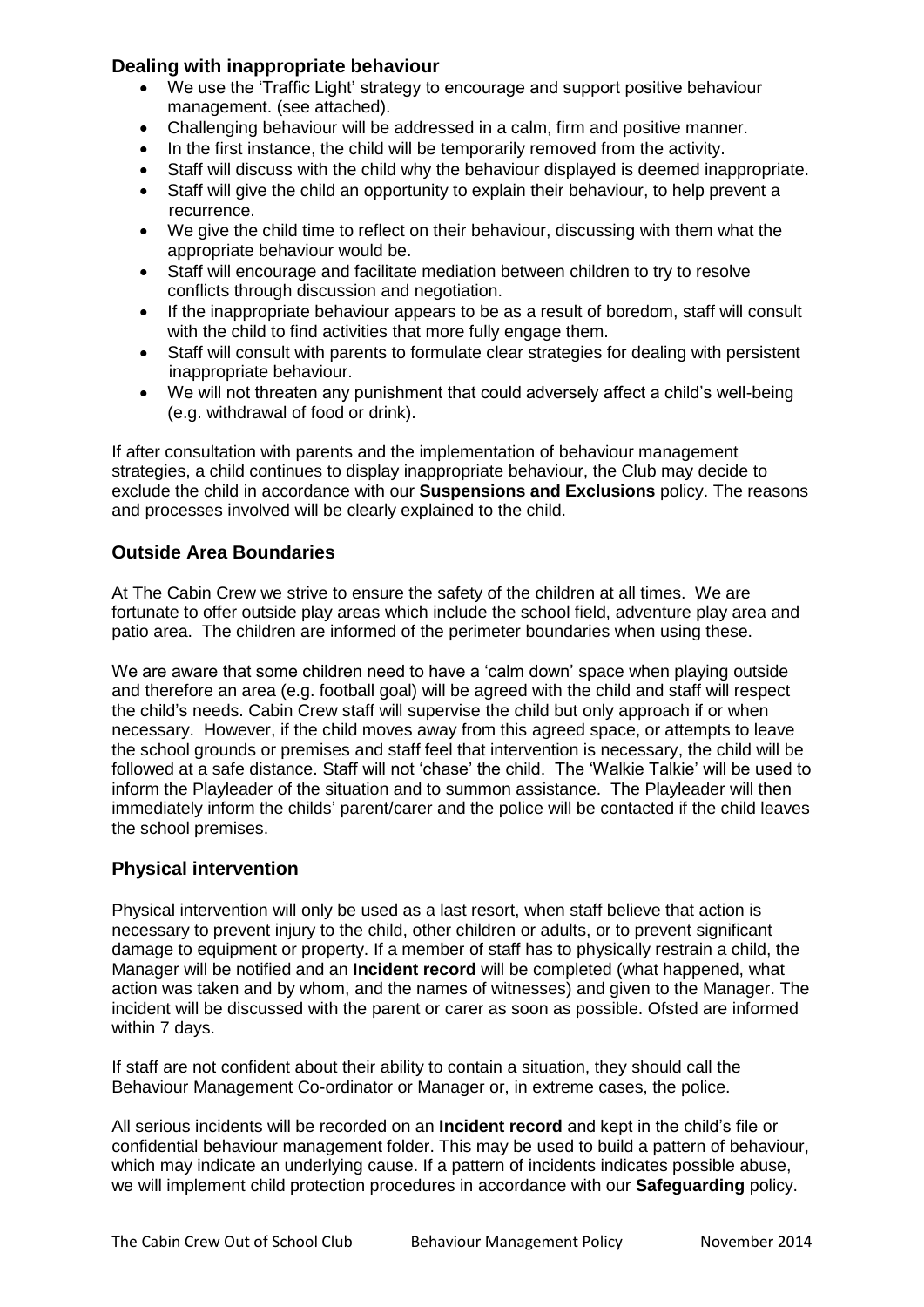#### **Corporal punishment**

Corporal punishment or the threat of corporal punishment will *never* be used at the Club. We will take all reasonable steps to ensure that no child who attends our Club receives corporal punishment from any person who cares for, or is in regular contact with the child, or from any other person on our premises.

| This policy was adopted by The Cabin Crew<br>Out of School Club. | Date:                         |
|------------------------------------------------------------------|-------------------------------|
| To be reviewed:                                                  | Signed:<br>Heather Osborn     |
| Name of signatory:<br><b>Heather Osborn</b>                      | Role of signatory:<br>Manager |

Written in accordance with the *Statutory Framework for the Early Years Foundation Stage (2017): Safeguarding and Welfare Requirements: Managing behaviour [3.52-3.53].*